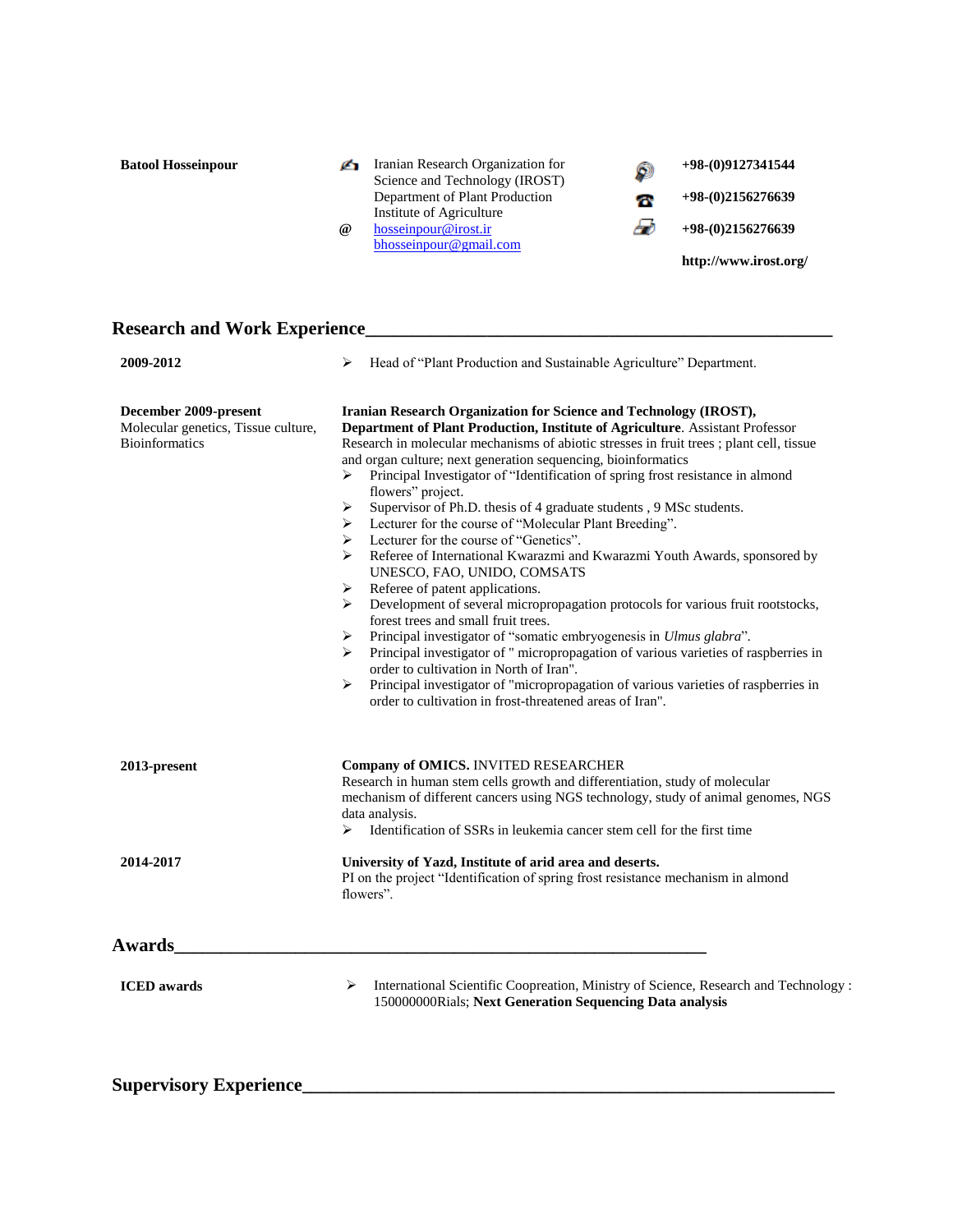| <b>PhD</b> students<br>2013-present | 2013-2015: Sadegh Sepahvand, "Transcriptional analysis of almond flowers in response<br>➤<br>to spring frost resistance". Azad University, Department of Horticulture. PhD<br>supervision |
|-------------------------------------|-------------------------------------------------------------------------------------------------------------------------------------------------------------------------------------------|
|                                     | 2015-present: Ali Mousavi, "Diffrenetial gene expression study in almod flowers under<br>➤                                                                                                |
|                                     | frost conditions". Azad University, Department of Horticulture. PhD supervision                                                                                                           |
|                                     | 2015-present: Shahram Jafarnia, "Transcriptome profiling of Quercus branti in<br>➤                                                                                                        |
|                                     | response to abiotic stresses". University of Tarbiat Modarres, Department of Natural                                                                                                      |
|                                     | resources. PhD supervision                                                                                                                                                                |
|                                     | ➤<br>2015-present: Narjes Amirchakhmaghi, "Identification of tolerant genotypes in wild                                                                                                   |
|                                     | apple populatios (Malus orientalis Uglitzk) in response to Phytophtora cactorum.                                                                                                          |
|                                     | University of Tarbiat Modarres, Department of Natural resources. PhD supervision                                                                                                          |
| <b>MSC</b> students                 | 2011: Maryam Mirabbasi, "Optimization of callus induction and regeneration<br>➤                                                                                                           |
|                                     | ➤<br>In Ulmus glabra".                                                                                                                                                                    |
|                                     | $\blacktriangleright$<br>2012: Ali Rezai, Effects of culture media and growth regulators on establishment, proliferat<br>rooting of a vegetative ishtara and                              |
|                                     | garnem rootstocks.                                                                                                                                                                        |
|                                     | 2012: Zahra Didar, "Effects of culture media and growth regulators on<br>➤                                                                                                                |
|                                     | micropropagation of GF677 and MAMA60 rootstocks.                                                                                                                                          |
|                                     | 2012: Rafi Haghverdi, "Micropropagation of lily of the valley".<br>➤                                                                                                                      |
|                                     | 2013: Shirin Direkvand, "Invitro rooting of Ishtara rootstock". Co-supervisor<br>➤                                                                                                        |
|                                     | 2013: Elahe Skandari, "Expression analysis of expansin genes in response to<br>➤                                                                                                          |
|                                     | abiotic stresses in wheat".                                                                                                                                                               |
|                                     | 2014: Fatemeh Mozaffarzadeh, "Micropropagation of Rubus idaeus".<br>➤                                                                                                                     |
|                                     | 2014: M. Eghbali, "Germination and micropropagation of Vaccinium macrocarpon".<br>⋗                                                                                                       |
| <b>Funded Projects</b>              |                                                                                                                                                                                           |
| 2012-2013                           | Iranian Research Organization for Science and Technology (IROST), Department<br>➤<br>of Plant Production, Institute of Agriculture. PI on "Induction of somatic embryogenesis             |
|                                     | from invitro leaves of Ulmus glabra".                                                                                                                                                     |
| 2013-present                        | ➤<br>University of Yazd, Institute of arid area and deserts. PI on the project "Identification of                                                                                         |
|                                     | spring frost resistance mechanism in almond flowers".                                                                                                                                     |
| 2016-present                        | Iranian Research Organization for Science and Technology (IROST), Department<br>➤                                                                                                         |
|                                     | of Plant Production, Institute of Agriculture. PI on the project "Micropropagation of<br>various varieties of raspberries in order to cultivation in North of Iran".                      |
| 2016-present                        | Iranian Research Organization for Science and Technology (IROST), Department<br>➤                                                                                                         |
|                                     | of Plant Production, Institute of Agriculture. PI on the project "Micropropagation of<br>various varieties of raspberries in order to cultivation in frost-threatened areas of Iran".     |
| 2016-present                        | Iranian Research Organization for Science and Technology (IROST), Department<br>➤                                                                                                         |

### **Membership on professional bodies\_\_\_\_\_\_\_\_\_\_\_\_\_\_\_\_\_\_\_\_\_\_\_\_\_\_\_\_\_\_\_\_\_\_\_\_\_\_\_\_\_\_\_\_**

 Committee member of International Kwarazmi and Kwarazmi Youth Awards, sponsored by UNESCO, FAO, UNIDO, COMSATS since 2010.

**of Plant Production, Institute of Agriculture**. PI on the project **"Micropropagation of various varieties of blueberries in order to cultivation in frost-threatened areas of Iran".**

- Reviewer of Iranian journal of Genetics since 2011.
- Reviewer of Iranian Journal of Genetics and Plant Breeding (IJGPB) since 2013
- Reviewer of Journal of Crop Improvement since 2013.
- Reviewer of International Journal of Horticultural Science and Technology since 2013.
- Committee member of patent applications 2012-2013.
- Reviewer of PLOS One journal, 2013.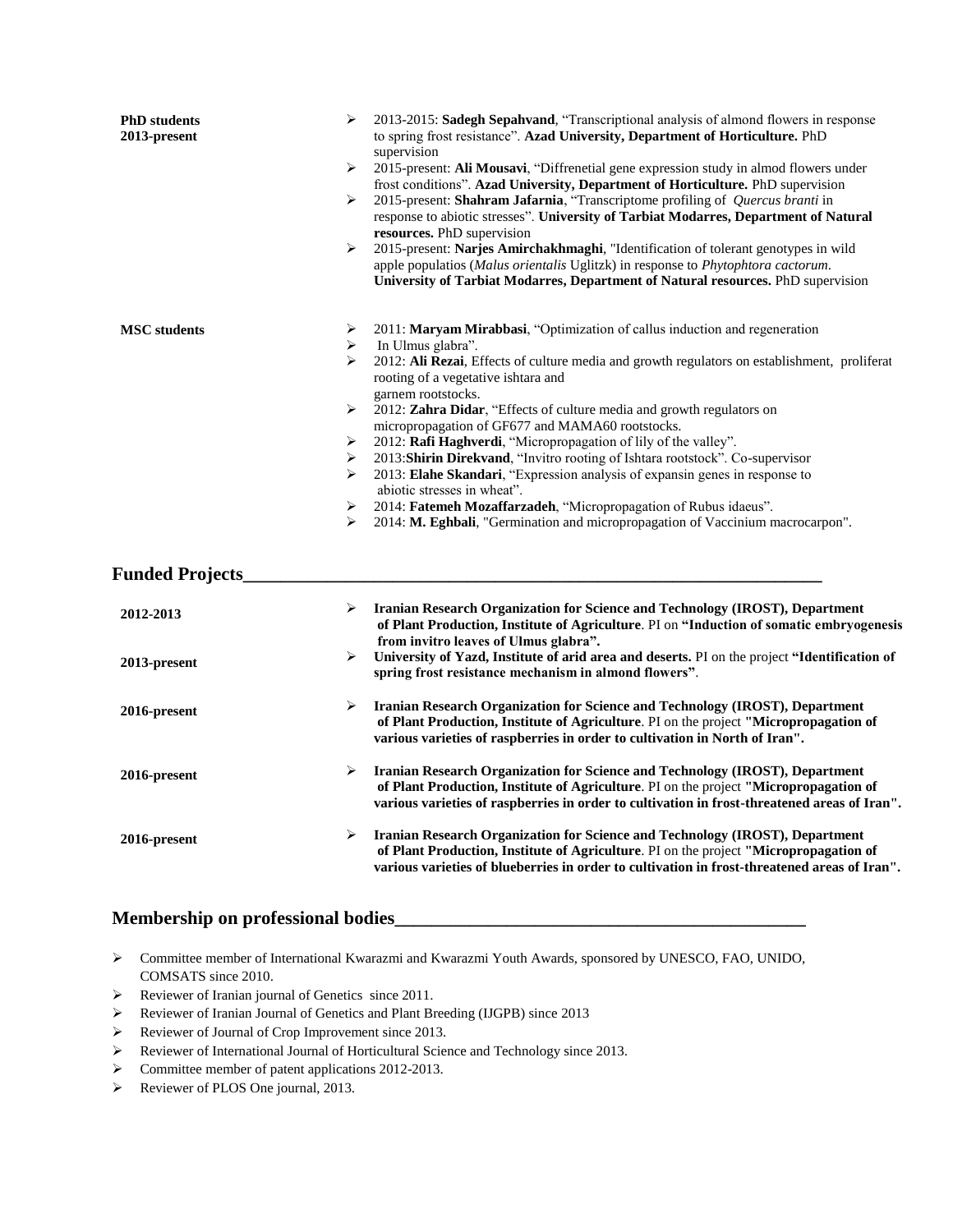# **Refereed full papers\_\_\_\_\_\_\_\_\_\_\_\_\_\_\_\_\_\_\_\_\_\_\_\_\_\_\_\_\_\_\_\_\_\_\_\_\_\_\_\_\_\_\_\_\_\_\_\_\_\_\_\_\_\_\_\_\_\_\_\_**

| <b>Stem Cells Reviews &amp; Reports</b><br>(IF:4.5)               |   | ➤ | Embryonic stem cell interactomics: the beginning of a long road to biological function.<br>Maryam yousefi, Vahid Hajihosseini, Woojin Jung, Batol Hosseinpour et al. 2012.<br>Stem cell reviews and reports. 1138-1154                                                                                                                                      |
|-------------------------------------------------------------------|---|---|-------------------------------------------------------------------------------------------------------------------------------------------------------------------------------------------------------------------------------------------------------------------------------------------------------------------------------------------------------------|
| <b>PLOS ONE</b> (IF: $3.7$ )                                      |   | ➤ | Network Analysis of Arabidopsis Female Gametophyte Development. 2012, B.<br>Hosseinpour, HajiHoseini, V., Kashfi, R., ES. Ebrahimie, Hemmatzadeh, F. PLOS<br>One.                                                                                                                                                                                           |
| <b>Frontiers in Genetics (IF:4.2)</b>                             |   | ➤ | Signed weighted gene co-expression network analysis of endometriosis identifies<br>transcriptional modules associated with its main hallmarks. Bakhtiarizadeh, MR.,<br>Hosseinpour, B., Maryam Shahosseini, Gifani, P. 2018.                                                                                                                                |
| Gene $(IF:2.4)$                                                   |   | ➤ | Predicting distinct organization of transcription factor binding sites on the promoter<br>regions: a new genome-based approach to expand human embryonic stem cell<br>regulatory network. (2013). Batool Hosseinpour, Mohammad Reza Bakhtiarizadeh,<br>Pegah Khosravi, Esmaeil Ebrahimie. Gene.                                                             |
| <b>Plant Biology</b> (ISC)                                        |   | ➤ | Induction of direct somatic embryogenesis in leaf explants of Ulmus glabra. Seye<br>Maryam Mirabbasi, Batool Hosseinpour*, Asa Ebrahimi, Seyed Ali Ghaemmagha<br>Mohammad Reza Sanjabi.(2014). Plant Biology.                                                                                                                                               |
| Gene $(IF: 2.4)$                                                  |   | ➤ | Comparison of hematopoietic cancer stem cells with normal stem cells leads to<br>discovery of novel differentially expressed SSRs. Gene. 2014 Oct 15;550(1):10-7.<br>Gene. Batool Hosseinpour, Mohammad Reza Bakhtiarizadeh, Maryam Mirabbasi,<br>Esmaeil Ebrahimie.                                                                                        |
| <b>Journal of Novel Applied Sciences</b>                          |   | ➤ | Prevention of shoot tip necrosis, hyperhydricity and callus production associated with<br>vitro shoot culture of Ulmus glabra. (2014). Maryam Mirabbasi, Batool Hosseinpo<br>Journal of novel applied sciences                                                                                                                                              |
| Plant Cell Biotechnology<br>and<br><b>Molecular Biology (ISI)</b> |   | ➤ | In vitro propagation and rooting of Garnem rootstock. Ali Rezaei, Batool<br>Hosseinpour*. 2014                                                                                                                                                                                                                                                              |
| <b>Advances in Bioresearch (ISI)</b>                              |   | ➤ | Evaluation the resistance of almond cultivars to spring frost at different phenological<br>stages. (2014). Advances in Bioresearch. Vol:5 (4). Sadegh Sepahvand, Ali Imani,<br>Kazem Kamali Aliabad, Batool Hoseinpour, Vahid Abdossi                                                                                                                       |
| Genome $(IF: 1.4)$                                                | ➤ |   | Large-scale prediction of long intergenic non-coding RNAs in sheep using a comparative<br>genomics approach. Mohammad Reza Bakhtiarizadeh, Batool Hosseinpour, Babak<br>Arefnezhad, Seyed Alireza Salami.2016                                                                                                                                               |
| Plant Cell Biotechnology<br>and<br><b>Molecular Biology (ISI)</b> | ➤ |   | The effect of culture media and growth regulators on proliferation and rooting of plum<br>rootstock Ishtara. Ali Rezaei, Batool Hosseinpour*, Naser Bouzari. 2016                                                                                                                                                                                           |
| Iranian Journal of Genetics and<br><b>Plant Breeding</b>          |   | ≻ | Effects of different media culture on proliferation of MAMA60 rootstock. B.<br>Hosseinpour*, Maryam Mirabbassi, Majid Masoumian, SA Ghaemmaghami. 2016.                                                                                                                                                                                                     |
| MGAG, Springer(IF: 2.9)                                           | ➤ |   | Transcriptome profiling of fully open flowers in a frost-tolerant almond genotype in<br>response to freezing stress. Batool Hosseinpour*. SA Sepahvand, Kazem Kamali, MR<br>Bakhtiarizadeh, Ali Imani, AR Assareh, AR Salami, 2017                                                                                                                          |
| iForest $(IF: 1.8)$                                               | ➤ |   | Effect of drought stress on some growth, morphological, physiological, and biochemical<br>parameters of two different populations of <i>Quercus brantii</i> . Shahram Jafarnia <sup>1</sup> , Moslem<br>Akbarinia <sup>1*</sup> , Batool Hosseinpour** <sup>2</sup> , Seyed Ali Mohammad Modarres Sanavi <sup>3,</sup> Seyed<br>Alireza Salami <sup>4</sup> |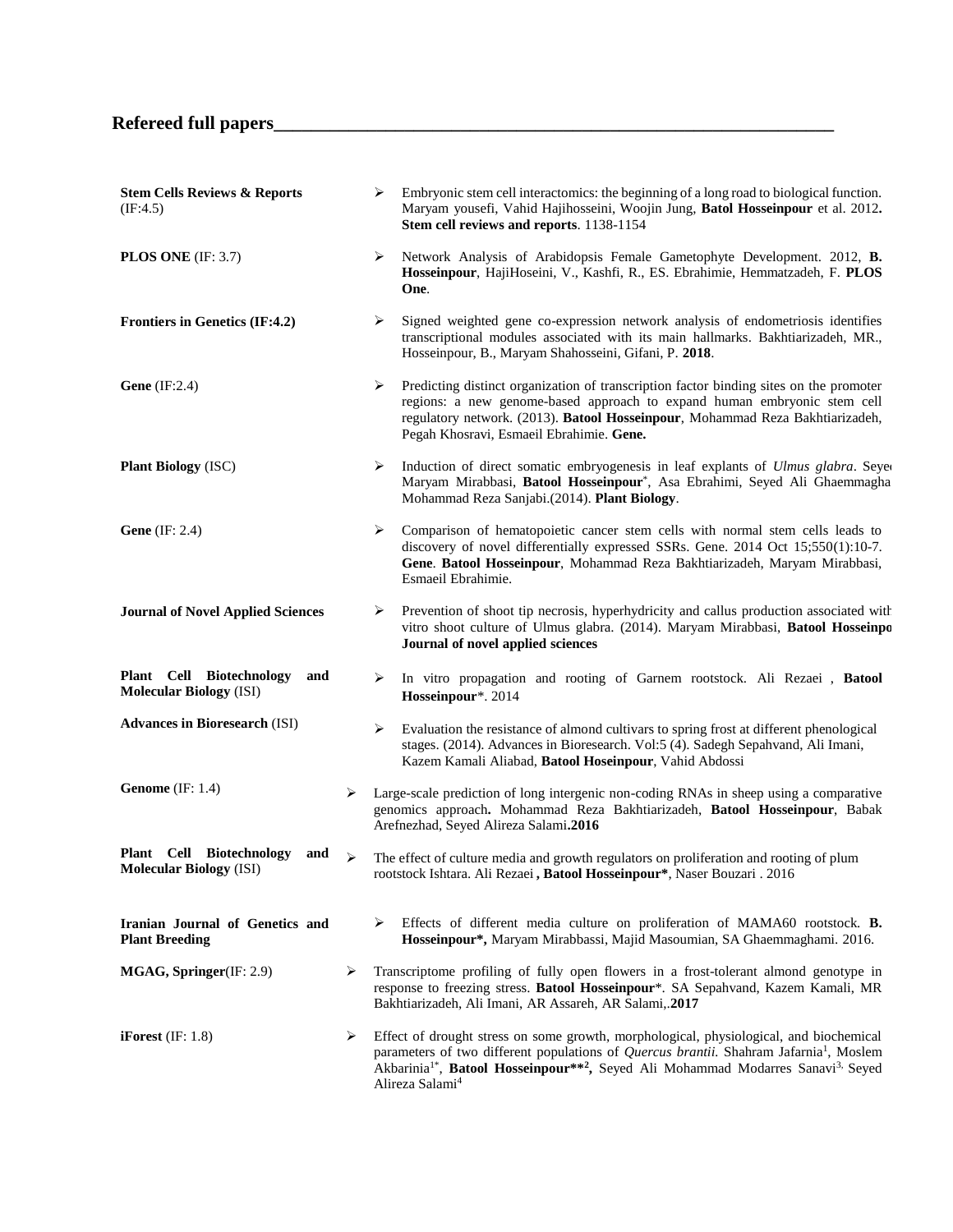| <b>Genetic</b><br>Evolution $(\text{IF}:1.43)$ | <b>Resources</b>                    | and | Crop |   | First insight into genetic diversity and population structure of the Caucasian wild apple in<br>the Hyrcanian forest (Iran) and its resistance to apple scab and powdery mildew. Hamed<br>yousefzadeh; Narges Amirchakhmaghi; Batool Hosseinpour; Kambiz Espahbodi; Majid<br>Aldaghi. 2017                                 |
|------------------------------------------------|-------------------------------------|-----|------|---|----------------------------------------------------------------------------------------------------------------------------------------------------------------------------------------------------------------------------------------------------------------------------------------------------------------------------|
| <b>Genetic</b><br>evolution $(\text{IF}:1.13)$ | resources                           | and | crop | ➤ | First insight into genetic diversity and population structure of the Caucasian wild apple<br>(Malus orientalis Uglitzk.) in the Hyrcanian forest (Iran) and its resistance to apple scab and<br>powdery mildew. Amirchakhmaghi, N., Yousefzadeh, H., Hosseinpour, B., Espahbodi, K.,<br>Aldaghi, M. and Cornille, A. 2018. |
| biology $(IF: 1.057)$                          | In vitro cellular and developmental |     |      | ↘ | Development of a micropropagation protocol for Malus orientalis using axillay buds.<br>Amirchakhmaghi, N., Hosseinpour, B., Yousefzadeh, H. 2019                                                                                                                                                                           |

## **Full Papers Under Review\_\_\_\_\_\_\_\_\_\_\_\_\_\_\_\_\_\_\_\_\_\_\_\_\_\_\_\_\_\_\_\_\_\_\_\_\_\_\_\_\_\_\_\_\_\_\_\_\_\_\_\_\_\_\_**

**2019** Variation of Caucasian apple (*Malus orientalis* Uglitzk.) populations in response to *Erwinia amylovora.*

**Full Papers in Preparation\_\_\_\_\_\_\_\_\_\_\_\_\_\_\_\_\_\_\_\_\_\_\_\_\_\_\_\_\_\_\_\_\_\_\_\_\_\_\_\_\_\_\_\_\_\_\_\_\_\_\_\_\_\_\_**

| <b>Full Papers in Preparation</b> |  |
|-----------------------------------|--|
|-----------------------------------|--|

| <b>Books</b>                       |   |                                                                                                                                                                                                                                                                                                        |
|------------------------------------|---|--------------------------------------------------------------------------------------------------------------------------------------------------------------------------------------------------------------------------------------------------------------------------------------------------------|
| 2004                               | ⋗ | Polymerase chain reaction, M.R. Behamta and <b>B. Hosseinpour</b> . Translated in<br>Persian. 2004.                                                                                                                                                                                                    |
| 2012                               | ⋗ | Analysis of genes and genome. Mohammadi A., Dehghan Nayeri F., B.<br><b>Hosseinpour.</b> Translated in Persian. 2012.                                                                                                                                                                                  |
| <b>Refereed Conference Papers_</b> |   |                                                                                                                                                                                                                                                                                                        |
| 2003                               | ➤ | <b>Hosseinpour, B.</b> , Agayev M. Y., Shakib, A. L., Nematzadeh, G. Microsporogenesis<br>and embryogenesis via microspore culture in <i>Brassica napus</i> . Proceedings of 5 <sup>th</sup><br>International Symposium on Recent Advances in Plant Biotechnology, Slovak<br>Republic, September 2003. |
| 2002                               | ➤ | Hosseinpour, B., Agayev M. Y., Shakib, A. L., Nematzadeh, G. Critical stage in<br>microspore development for transition from gametophytic to embryogenic state in<br><i>Brassica napus.</i> 2002. Proceedings of 3 <sup>rd</sup> National Congress of Biotechnology, Iran.<br>p: 255.                  |
| 2003                               | ⋗ | <b>Hosseinpour, B.</b> , Shakib, A. L. The effect of chilling and heat shock on microspore<br>embryogenesis and regeneration in <i>Brassica napus</i> . 2003. Proceedings of 8 <sup>th</sup>                                                                                                           |
| 2004                               | ➤ | Congress of Agronomy and Plant Breeding. Iran. P: 128.<br><b>Hosseinpour, B.</b> Resistance mechanisms to plant viruses. Proceedings of 2 <sup>nd</sup><br>Iranian Congress on Virology. February 2004. p: 318.                                                                                        |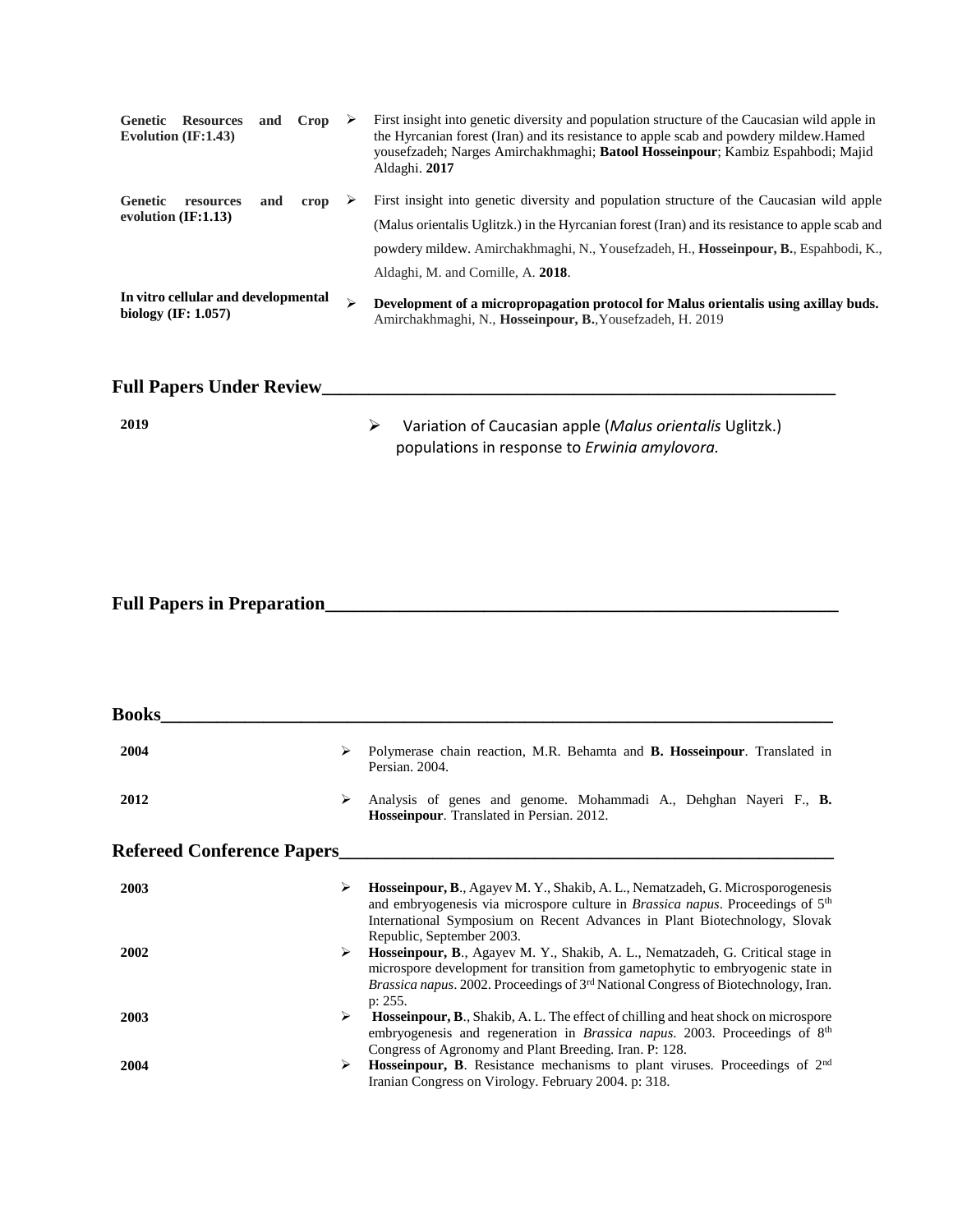| 2012                                       | ➤      | Mirabbasi, S.M., B. Hosseinpour, 2013, The survey of exigency of kinentin on<br>induction of direct somatic embryogenesis in leaf explants of Ulmus glabra. 8th<br>Iranian National Conference of Biotechnology and 4th Iranian National<br>Conference of Biosafety in Tehran University. Iran.                                                             |
|--------------------------------------------|--------|-------------------------------------------------------------------------------------------------------------------------------------------------------------------------------------------------------------------------------------------------------------------------------------------------------------------------------------------------------------|
| 2012                                       | ➤      | Mirabbasi, S.M., B. Hosseinpour, 2012, The comparison of two different medium<br>cultures; MS and modified ME, on micropropagation of Ulmus glabrae . The 1st<br>Iranian national conference on solutions to access sustainable development in<br>agriculture, natural resource and the environment. Government ministry hall -Iran.                        |
| 2012                                       | ➤      | Mirabbasi, S.M., <b>B. Hosseinpour</b> , 2012, The effect of different hormone<br>treatments on direct somatic embryogenesis in leaf explants of Ulmus glabra. The<br>1st Iranian national conference on solutions to access sustainable development in<br>agriculture, natural resource and the environment. Government ministry hall -Iran.               |
| 2012                                       | ➤      | Mirabbasi, S.M., B. Hosseinpour, 2012, The effect of different Topolin's level on<br>micropropagation of Ulmus glabra. The 1st Iranian national conference on<br>solutions to access sustainable development in agriculture, natural resource and<br>the environment. Government ministry hall -Iran.                                                       |
| 2012                                       | ➤      | Mirabbasi, S.M., <b>B. Hosseinpour</b> , 2012, The effect of different light treatments<br>on induction of direct somatic embryogenesis in leaf explants of Ulmus glabra.<br>The 1st Iranian national conference on solutions to access sustainable<br>development in agriculture, natural resource and the environment. Government<br>ministry hall -Iran. |
| 2013                                       | ➤      | Effect of growth regulators on enlongation and rooting of invitro Garnem<br>explants. Rezaie Ali, B. Hosseinpour, Bozari N.(2013). Proceedings of Iranian<br>Congress on sustainable agriculture.                                                                                                                                                           |
| 2013                                       | ➤      | Evaluation of Callus formation and root thickness in invitro Garnem explants.<br>Rezaie Ali, B. Hosseinpour, Bozari N.(2013). Proceedings of Iranian Congress<br>on sustainable agriculture.                                                                                                                                                                |
| 2013                                       | ➤      | Evaluation of elongatuion, auxillary and adventitious shoot number in invitro<br>culture of Mazzard×Mahelab. Didar Z., B. Hosseinpour, Bouzari N. Proceedings<br>of Iranian Congress on Biotechnology. (2013)                                                                                                                                               |
| 2015                                       | ➤      | Transcriptome profiling of almond flowers at blooming stage in a freeze-tolerant<br>genotype under frost condition. B. Hosseinpour, M.R. Bakhtiarizadeh, K. Kamali<br>Aliabad, S. Sepahvand. Plant Genome Evolution Congress. (2015), Amesterdam                                                                                                            |
| <b>Editorial Boards and Grant Reviews</b>  |        |                                                                                                                                                                                                                                                                                                                                                             |
| <b>Funding bodies reviewer</b>             | ➤      | Reviewer of various funding bodies including IROST and Ministry of Sciences &<br>Researches                                                                                                                                                                                                                                                                 |
| <b>Participations to National Programs</b> |        | the control of the control of the control of the control of the control of the control of the control of the control of the control of the control of the control of the control of the control of the control of the control                                                                                                                               |
| 2015                                       | ⋗      | Analysis of next generation sequencing data: RNA seq and small RNA-<br>seq, 2015, 18 hours                                                                                                                                                                                                                                                                  |
| 2015                                       | ➤      | Analysis of next generation sequencing data: variant discovery at genome<br>level, 2015, 18 hours                                                                                                                                                                                                                                                           |
| 2015<br>2015                               | ➤<br>➤ | Machine learning and data mining in bioinformatics, 2015, 18 hours<br>Application of gene networks and gene ontology in systems biology,                                                                                                                                                                                                                    |

2015, 18 hours

 $\blacktriangleright$  Introduction to Linux Course, 2013, 30 hours

**2013 2012**